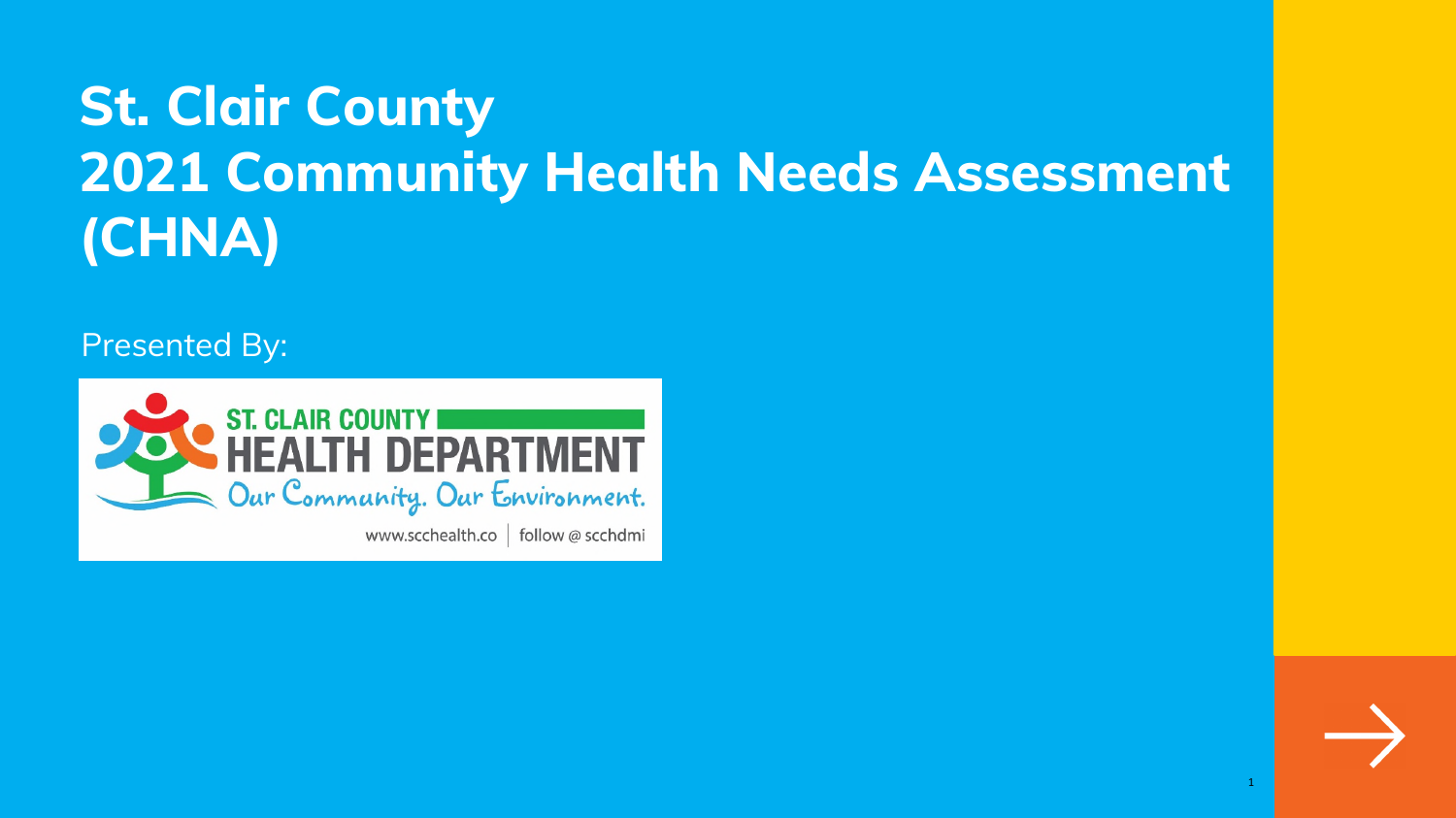# **Development and Composition**

- Prepared by Martin Hill, Ph.D., President of VIP Research and Evaluation
- Dr. Hill also prepared the St. Clair County 2017 **CHNA**
- Collection of Primary Data:
	- Key Stakeholders\*: In-depth telephone interviews (N=5)
	- Key Informants\*\*: On-line survey (N=39)
	- Underserved St. Clair County Community Residents: Self-administered survey (N=332)
	- Community Residents: Behavior Risk Factor Survey (BRFS) (Telephone survey) (N=1,000)





\*Key Stakeholders: Hospital Directors, Clinic Executive Directors

\*\*Key Informants: Physicians, Nurses, Dentists, Pharmacists, Social Workers

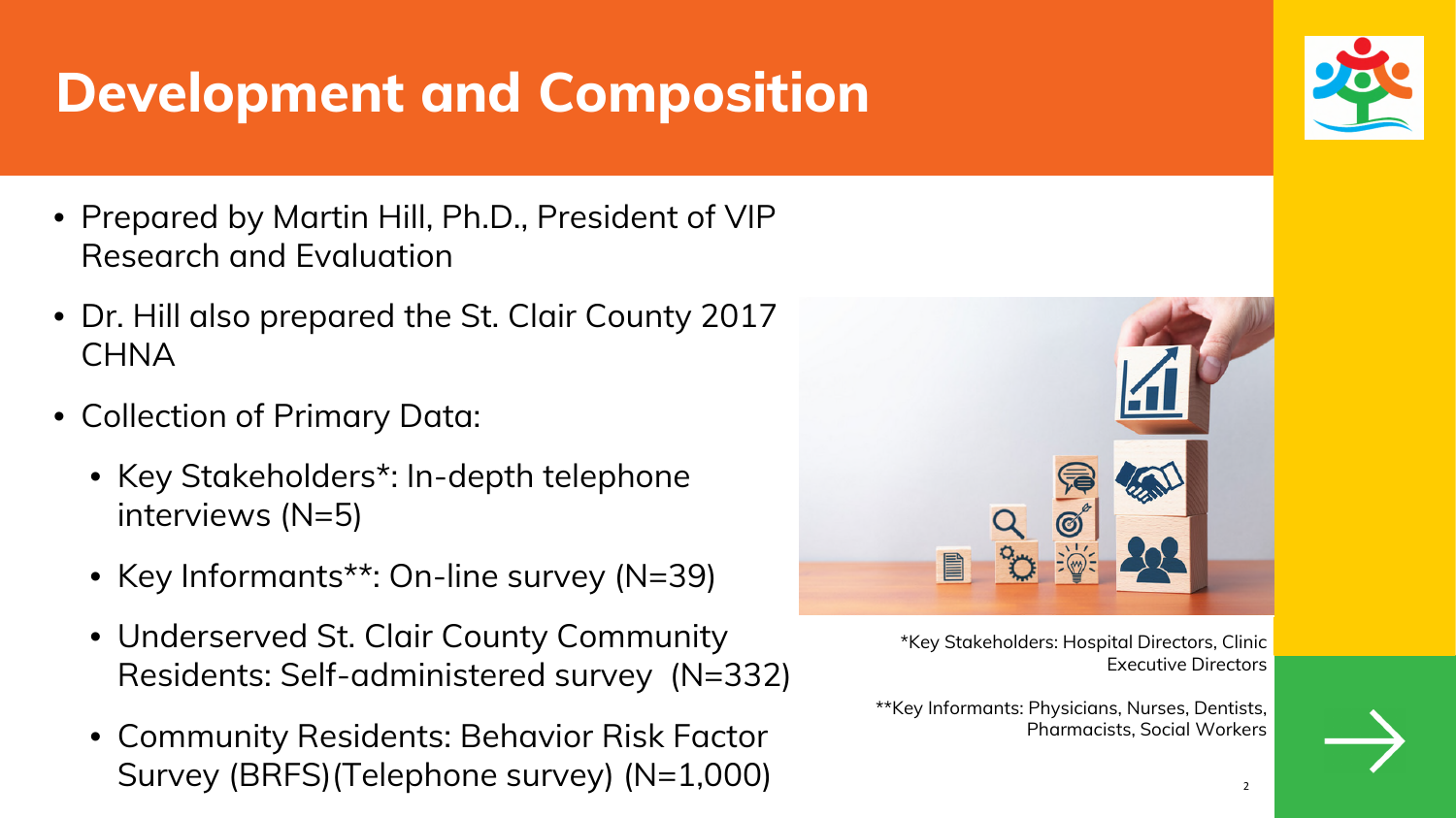# **Development and Composition (continued)**

- Secondary Data Sources:
	- o U.S. Census Bureau
	- o Michigan Department of Health and Human Services (MDHHS)
	- o County Health Rankings
	- o Youth Risk Behavior Survey (YRBS)
	- o Michigan Profile for Healthy Youth (MiPHY)
	- o Kids Count Database





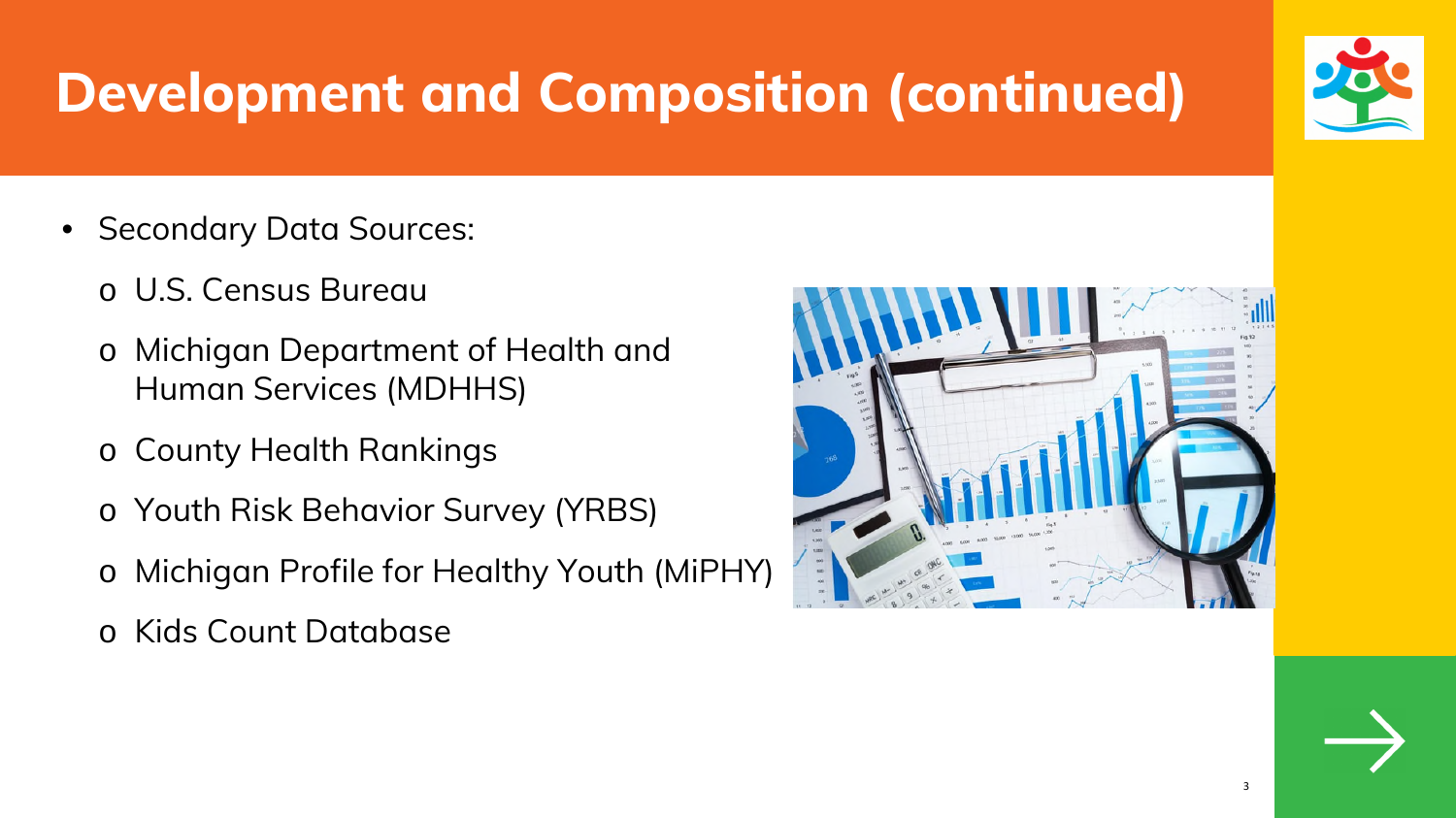# **Physical Health**

- Nearly 1 in 5 adults reported having fair/poor general health
- Adults living below the poverty line were twice as likely to report fair/poor general health compared to adults above the poverty line







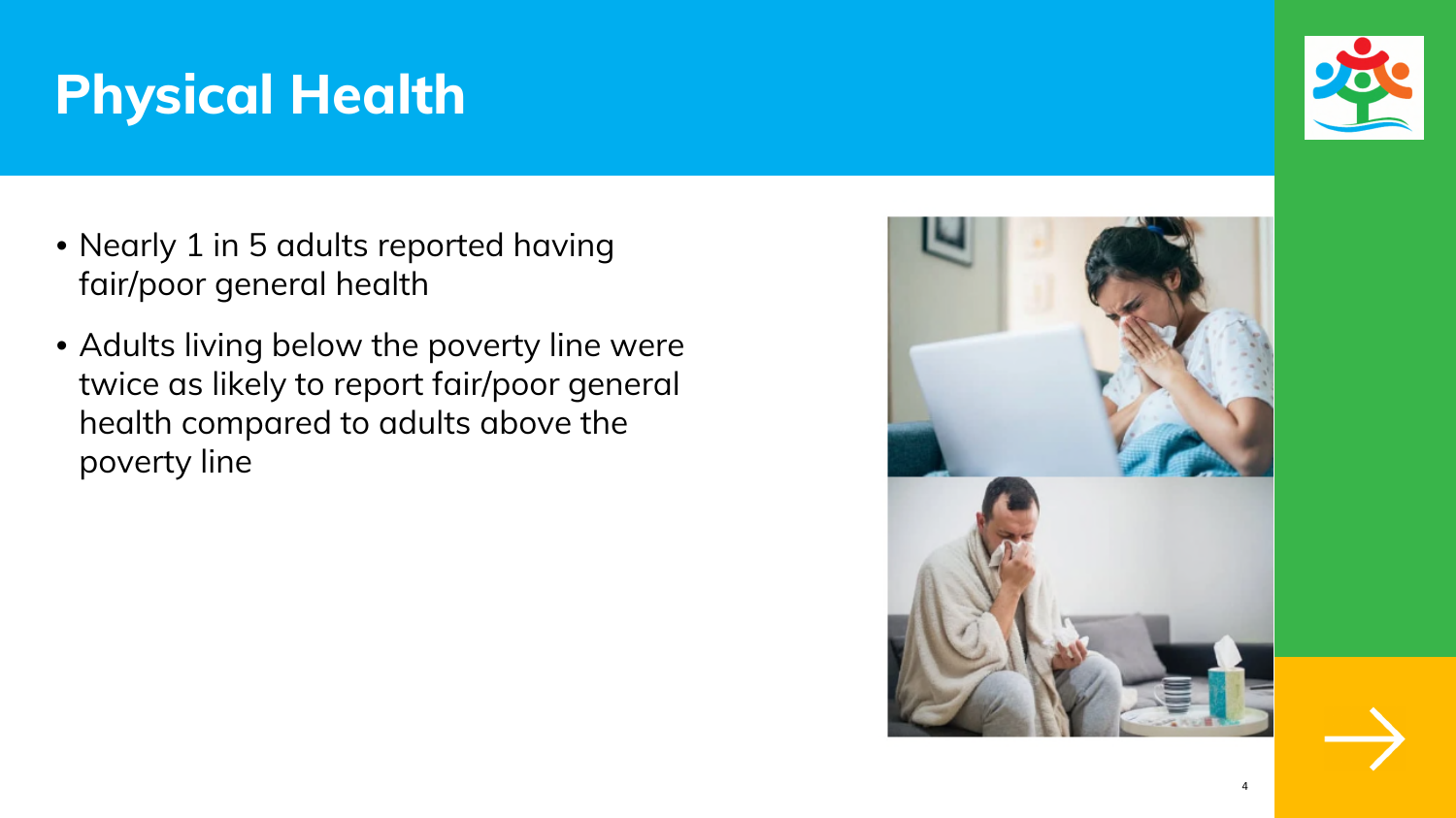# **Mental Health**

- Roughly 1 in 6 adults reported having poor mental health
- Adults living below the poverty line were twice as likely to report poor mental health compared to adults above the poverty line
- Non-whites reported poor mental health at a rate 75% higher than the rate whites reported poor mental health







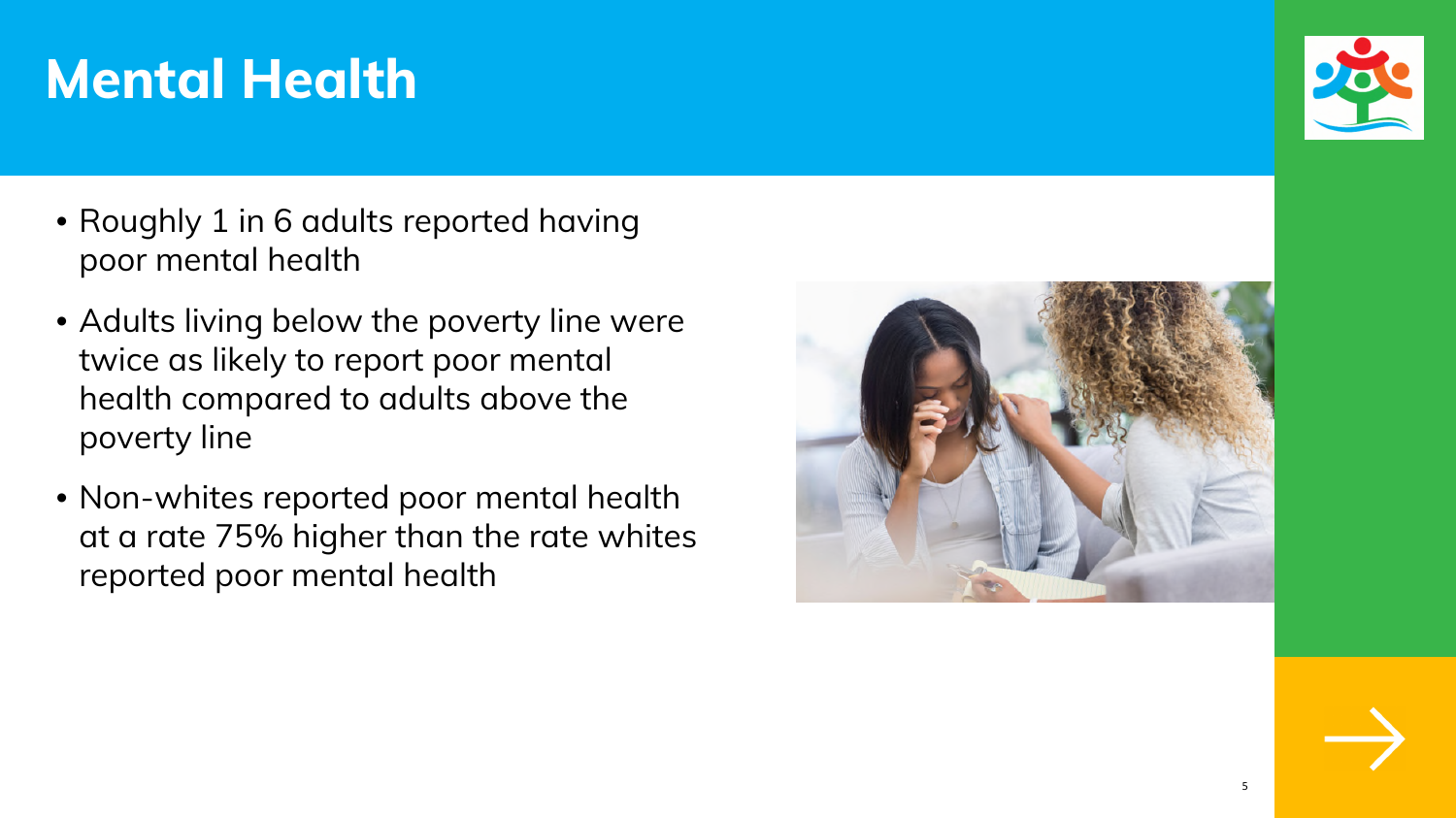# **Social Determinants of Health**

- Addressing certain social determinants of health, such as affordable housing, access to healthy food, and safe spaces will improve the overall health and health care climate of the region
- Negative social indicators, such as lack of housing, healthy food, and adverse childhood experiences (ACEs) can cultivate negative health outcomes





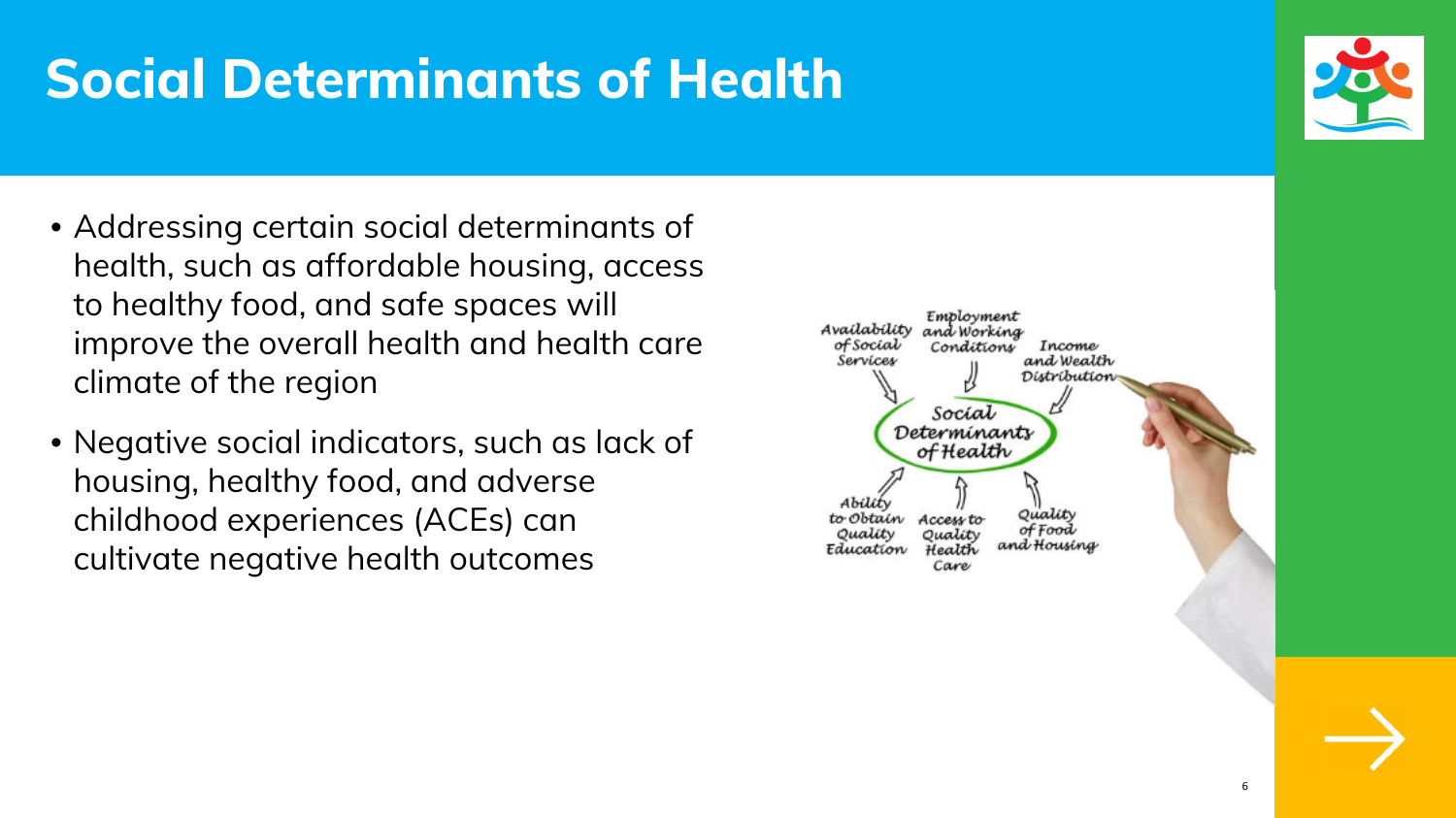

#### **Chronic Disease**



• Arthritis, Diabetes, Angina/Coronary Heart Disease, Stroke, and Cancer rates all increased from the 2016

• COPD rates decreased 16.7% from the 2016 CHNA

- Community Health Needs Assessment (CHNA)
- 
- 
- 2016 CHNA



• Asthma decreased by 14.9% from the 2016 CHNA

• Diabetes prevalence increased over 60% from the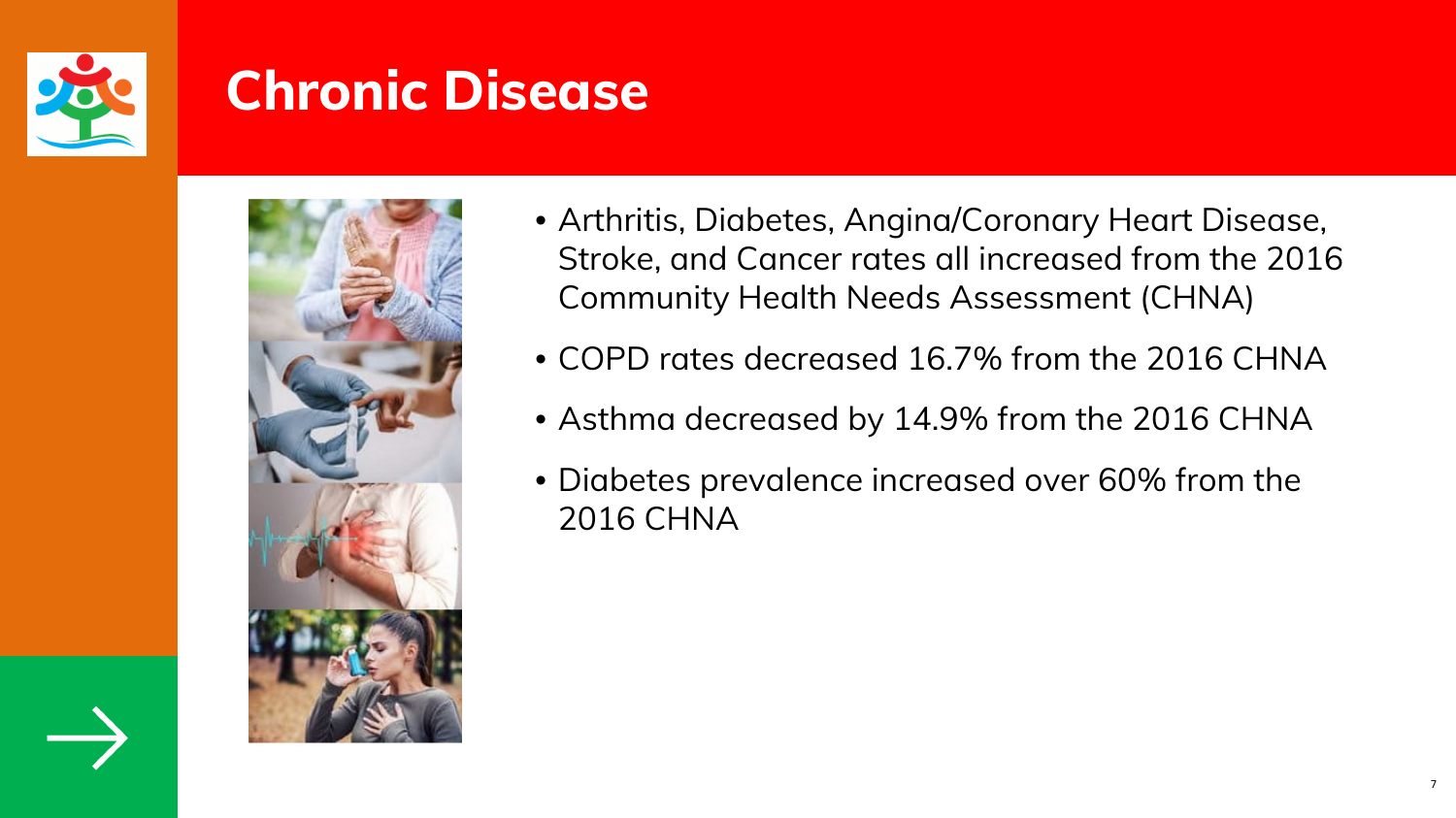

# **Mortality**

point of view. Mortality state or condi ratio of death deaths in an

• St. Clair County residents died at a higher rate than the state and country

• St. Clair County infants (under 1 year of age) was nearly 50% higher than the rate for the

• St. Clair County children ages 1-14 had a mortality rate that was half of the rate for

- 
- state and country
- the state and country
- 
- 



• Heart Disease and Cancer remained the top two causes of death in St. Clair County

• COVID-19 became the third leading cause of death in 2020 for St. Clair County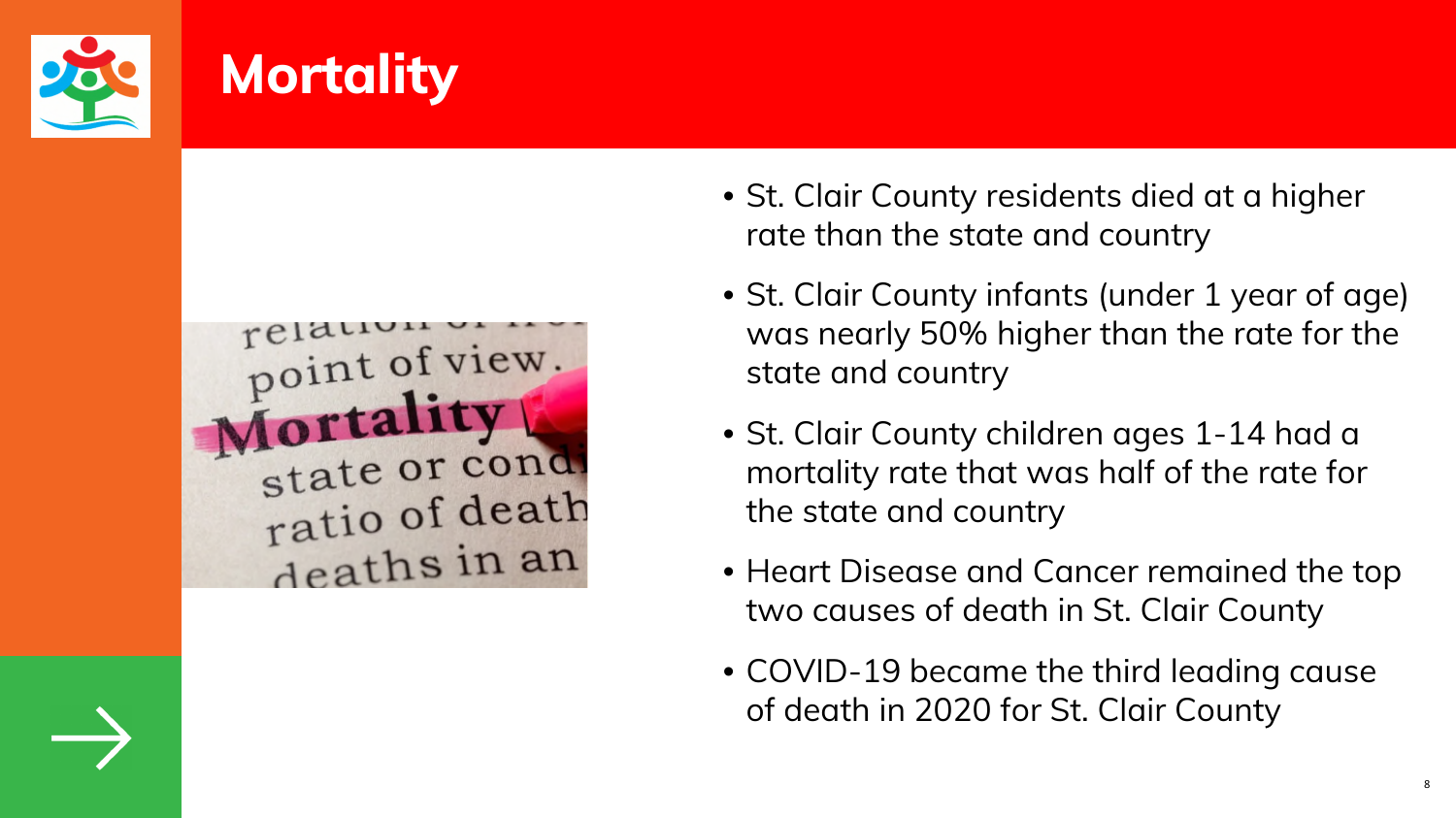

# **Behavioral Risk Factors**



#### • 3 out of 4 adult residents reported being obese or

- overweight
- Residents between the ages of 25 to 54 had the highest rates of obesity
- The percentage of residents that smoke cigarettes declined 36% compared to the 2016 CHNA
- Adults living below the poverty line were more than twice as likely to report being a current smoker than compared to adults above the poverty line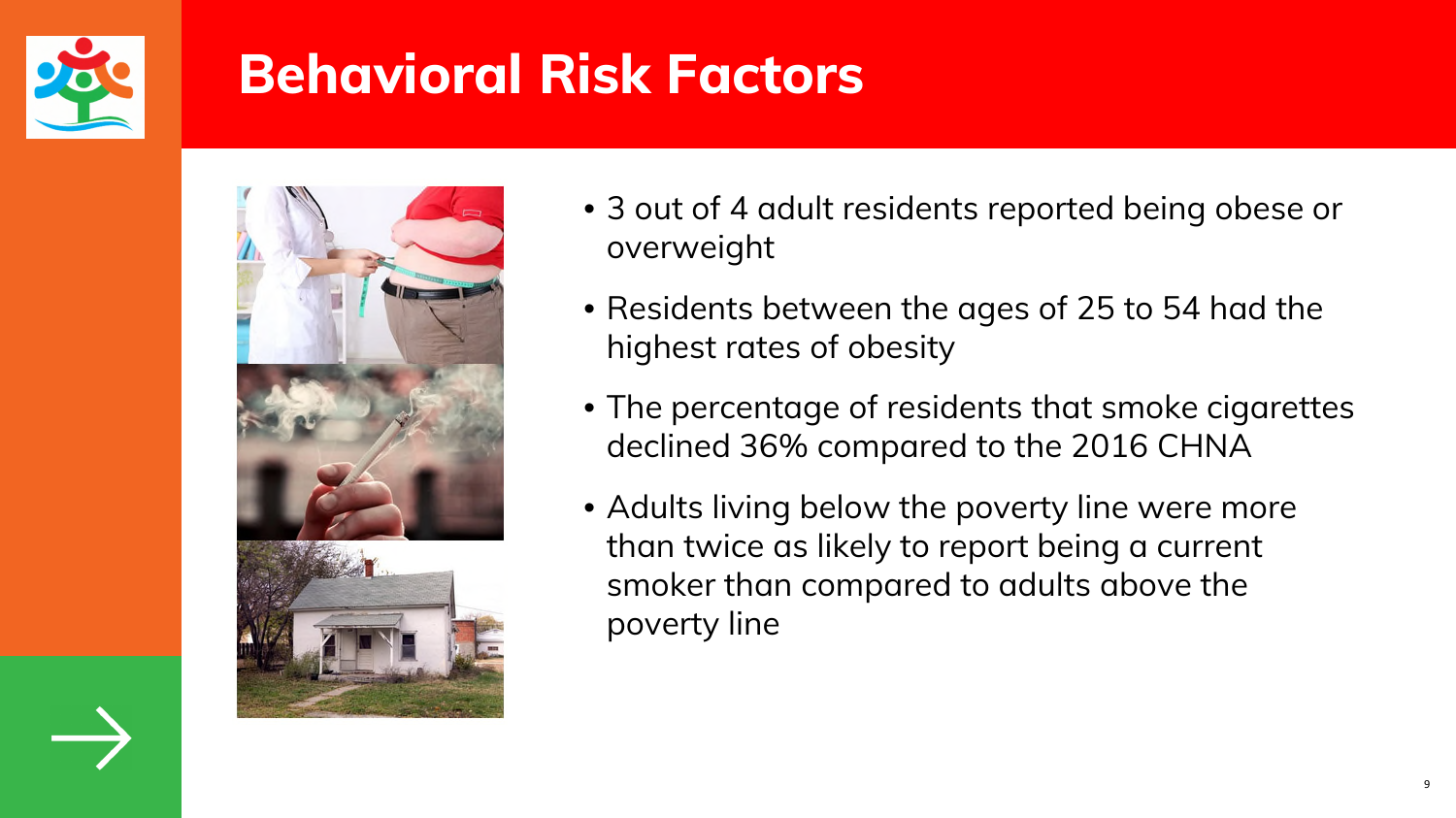### **Behavioral Risk Factors (continued)**

- The percentage of residents that are vaping/using E-cigarettes increased 78% compared to the 2016 **CHNA**
- Heavy drinking and binge drinking rates remained comparable to the 2016 CHNA rates but still significantly higher than state or national rates
- Only half of residents consume fruits daily and less than a third of residents consume vegetables daily







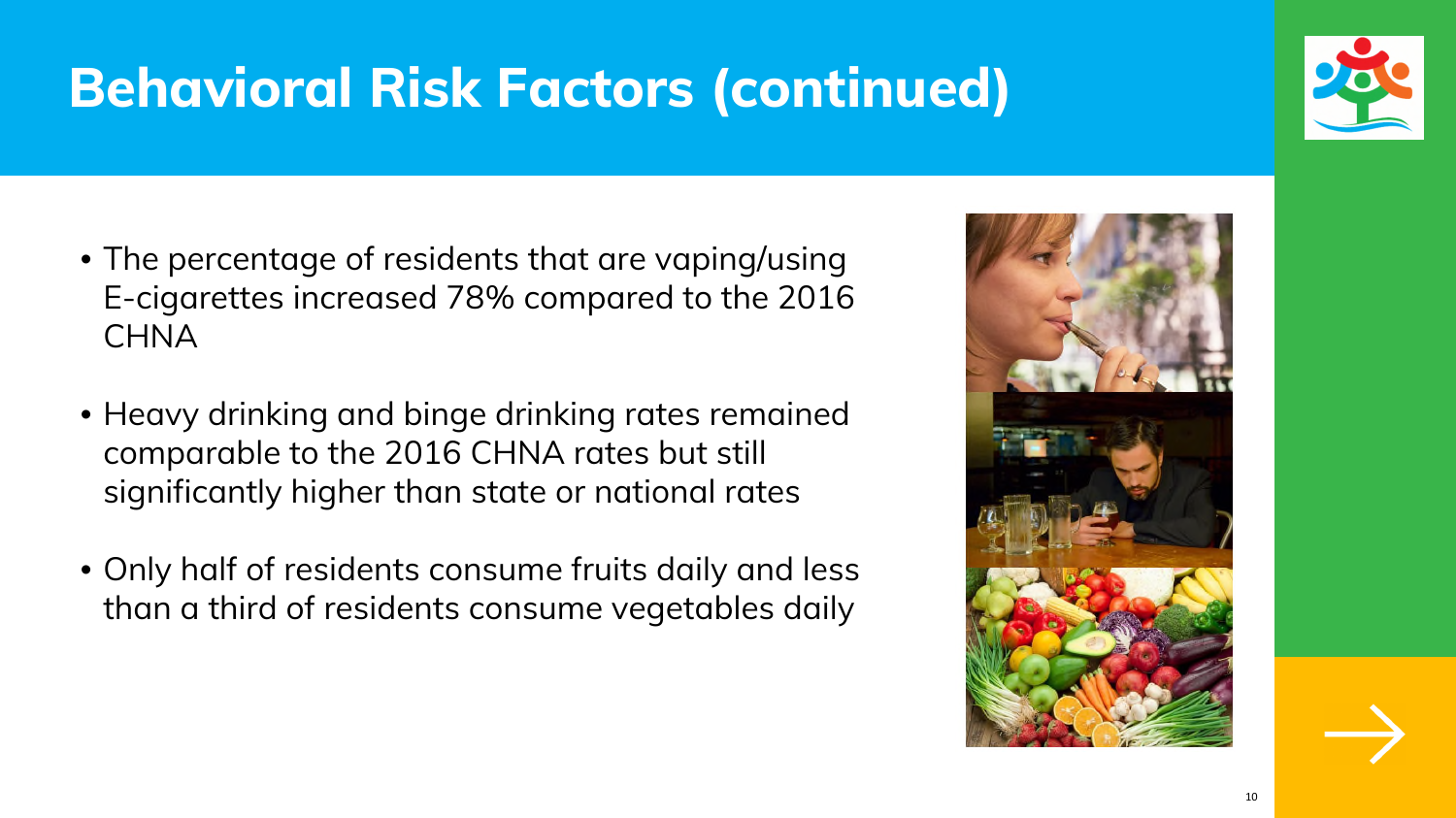# **Adverse Childhood Experiences (ACEs)**

- 2 out of 3 adults reported experiencing at least one adverse childhood experience (ACEs)
- Over 1 in 5 adults reported experiencing 4 or more ACEs
- There is a direct and linear relationship between the number of ACEs one experiences and negative outcomes later in life, including suicidal thoughts and attempts
- Women and non-white adults were more likely to report 4 or more ACEs than men and white adults, respectively
- Non-whites were more than twice as likely as whites to experience 4 or more ACEs









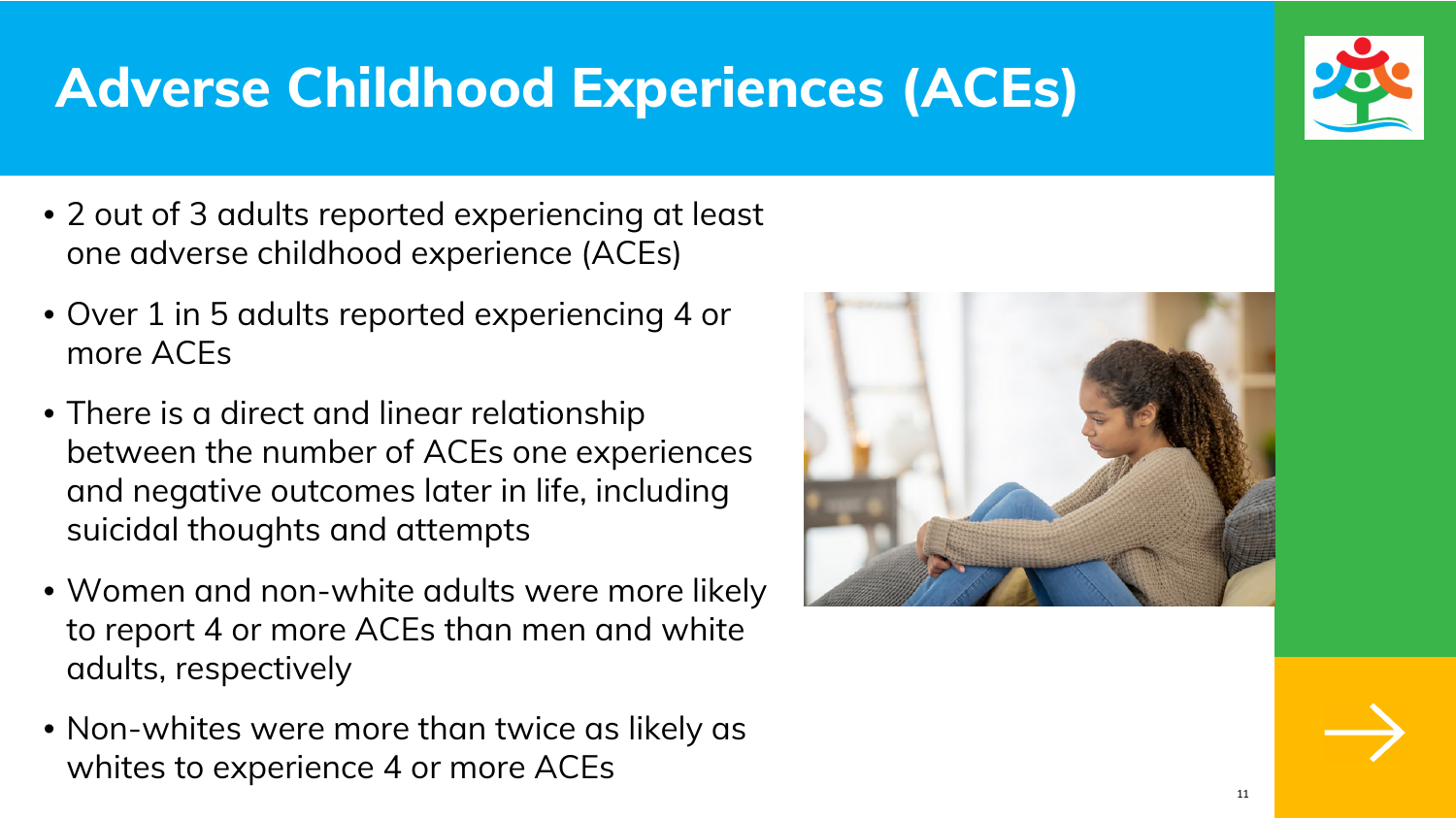• Local ACEs Training is available









# **Adverse Childhood Experiences (ACEs) (continued)**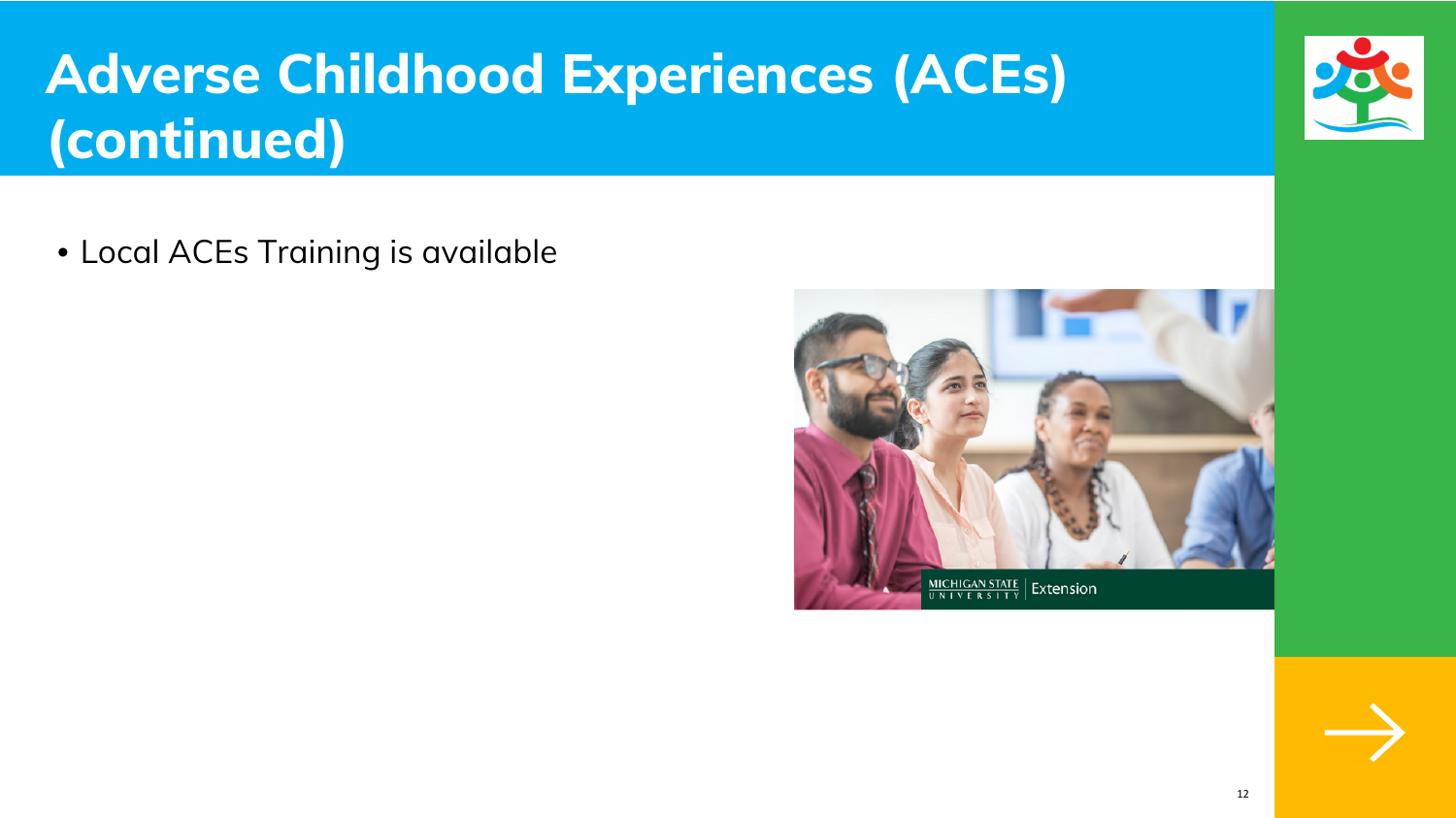### **Environmental Concerns**

- 7 in 10 Key Informants stated:
	- Water quality/quantity as the top environmental concern
	- Air quality and climate change were the next top concerns





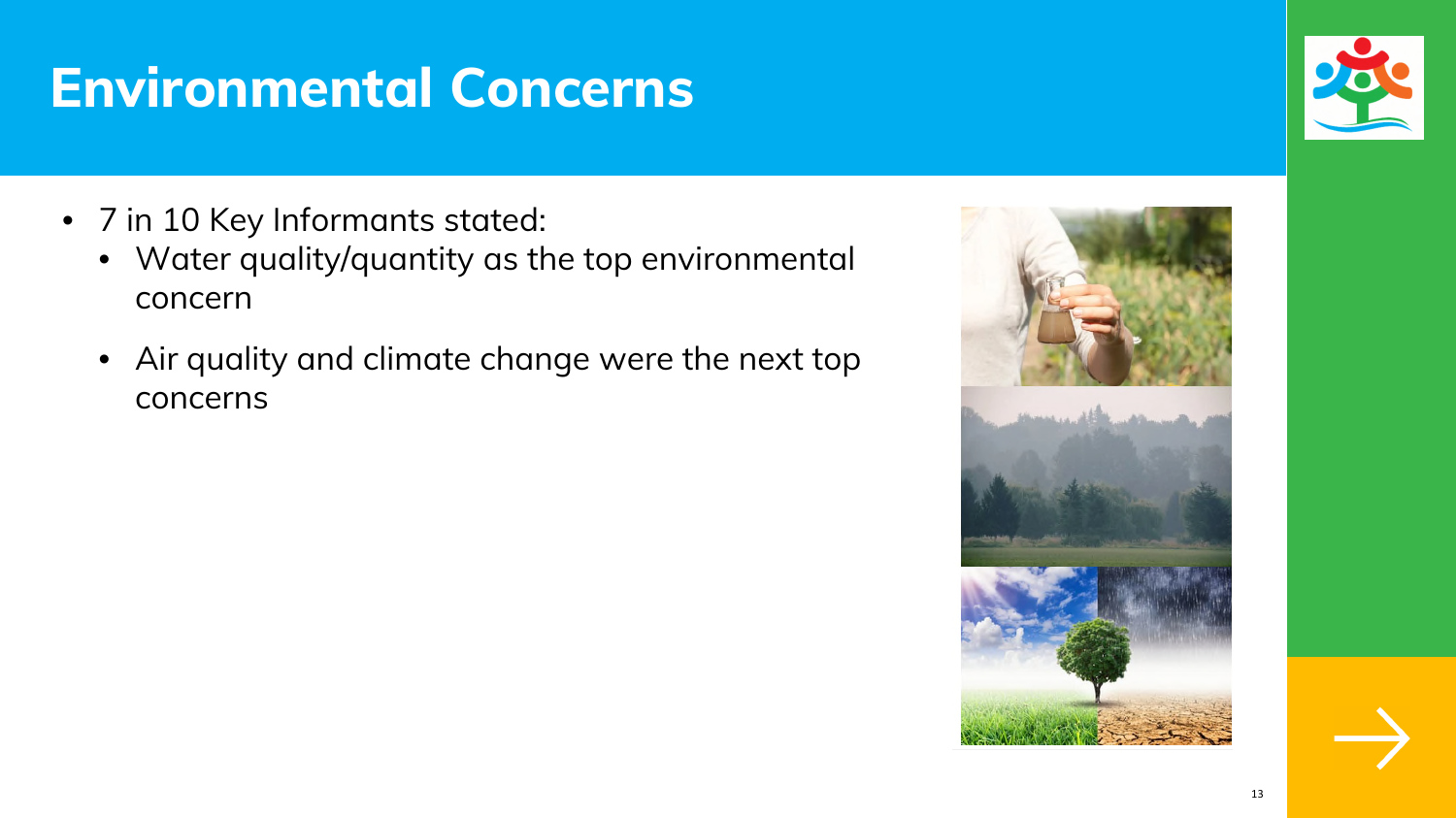

- In 2020, COVID-19 became the third leading cause of death among St. Clair County residents
- In the general adult population, nearly 30% of adults reported their life became worse due to COVID-19
- Among underserved adults, nearly 60% reported their life became worse due to COVID-19
- Among underserved adults, the vaccination rate was significantly lower at 36% vaccinated for COVID-19 vs. 67% for the general adult population





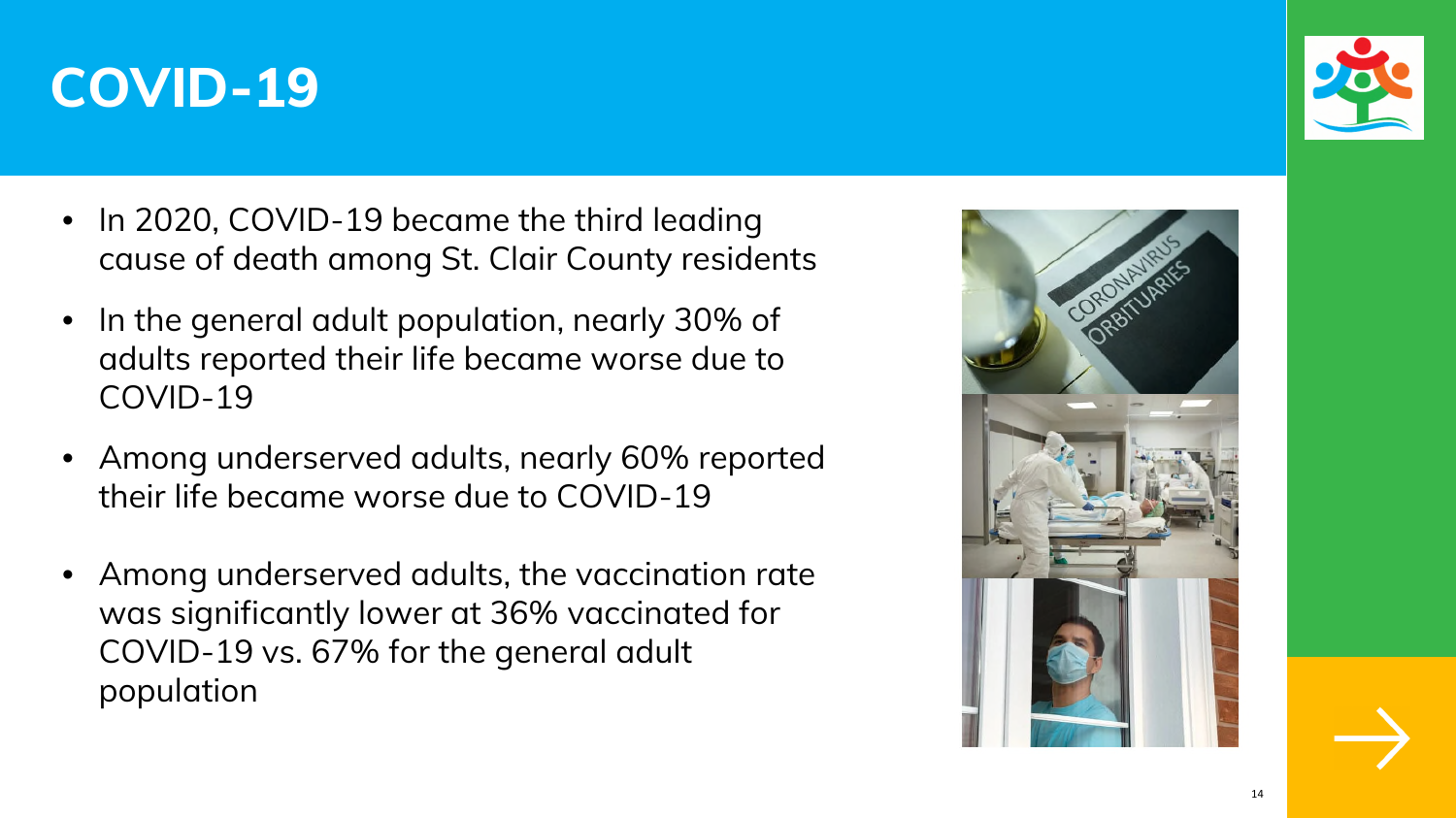# **COVID-19 (continued)**

- 4 out of 5 adults reported that measures taken against COVID-19 make a difference
- Men were twice as likely as females to report that measures taken against COVID-19 did not make a difference
- Nearly 2 out of 3 adults reported receiving at least one dose of COVID-19 vaccine
- Among underserved adults the vaccination rate dropped to 36% vs. 67% for the general adult population







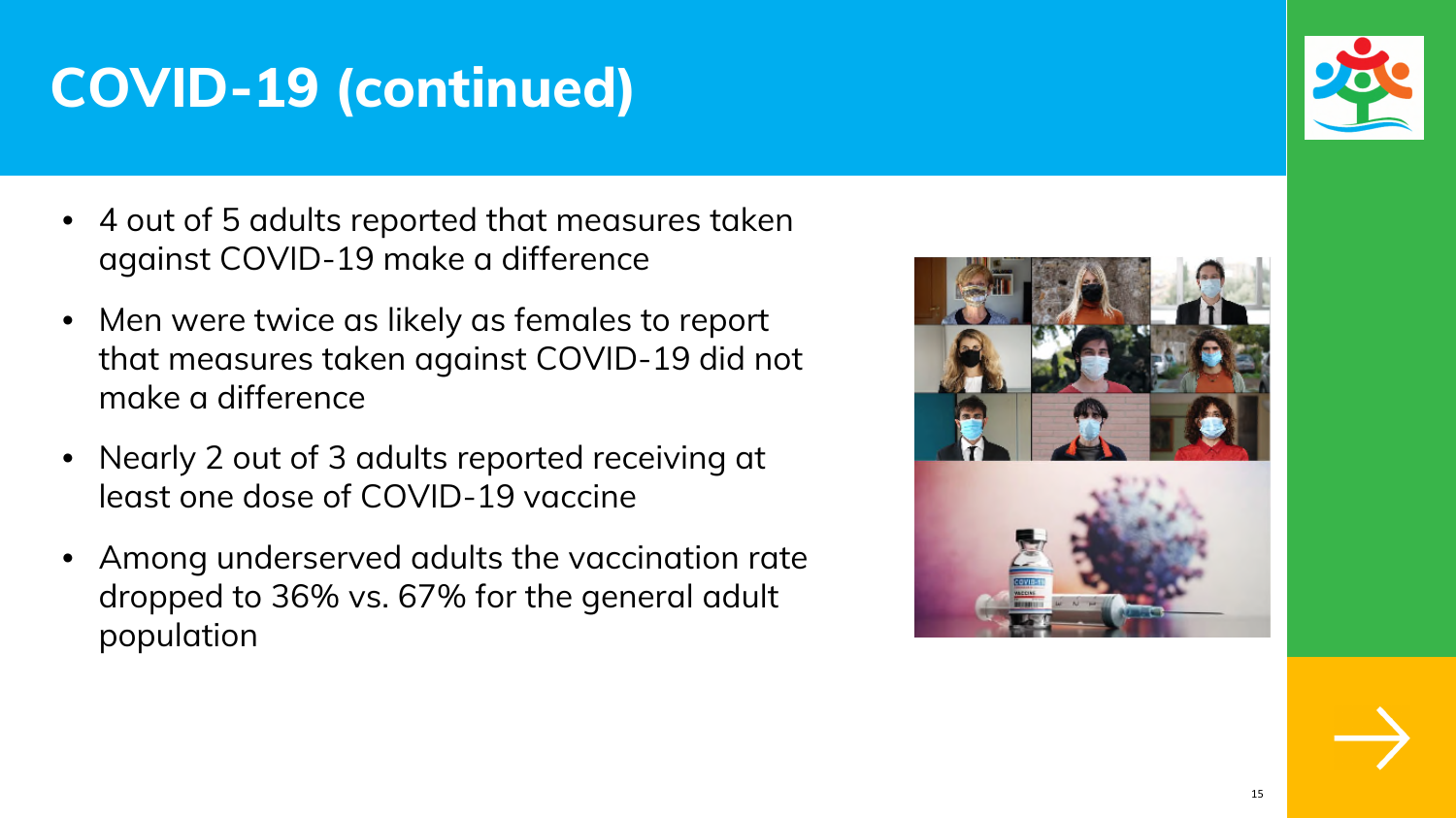# **Questions about the 2021 St. Clair County CHNA?**

• Further questions about the CHNA, contact:

Jennifer Michaluk, M.Ed, CHES Director of Health Education & Planning St. Clair County Health Department Phone: (810) 987-5300 ext. 1414 Email: jmichaluk@stclaircounty.org

Cassidy Livingston, BA Health Educator St. Clair County Health Department Phone: (810) 987-5300 ext. 1417 Email: clivingston@stclaircounty.org